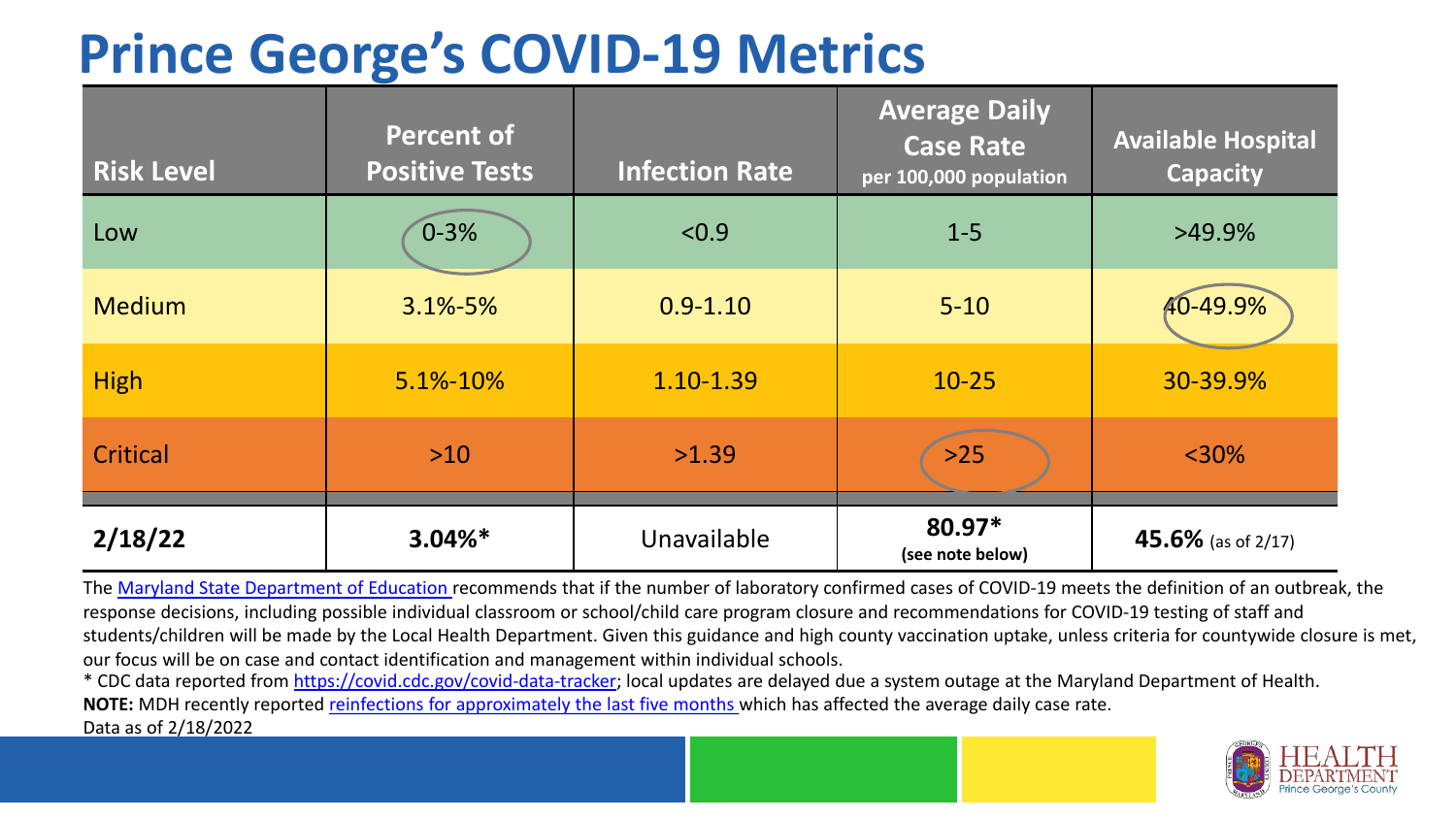## **COVID-19 Community Transmission and Vaccination**

Per the [CDC updated guidance for COVID-19 Prevention in K-12 Schools,](https://www.cdc.gov/coronavirus/2019-ncov/community/schools-childcare/k-12-guidance.html) vaccination is considered the leading prevention strategy for those who are eligible, and **Prince George's County exceeds the percentage of U.S. vaccinations for ages 12 and above**. The CDC also emphasizes using multiple prevention strategies together consistently, included universal indoor masking, as needed based on the level of community transmission and vaccine coverage.



day case rate.

\*\* Local vaccination data reported as of 2/17/2022